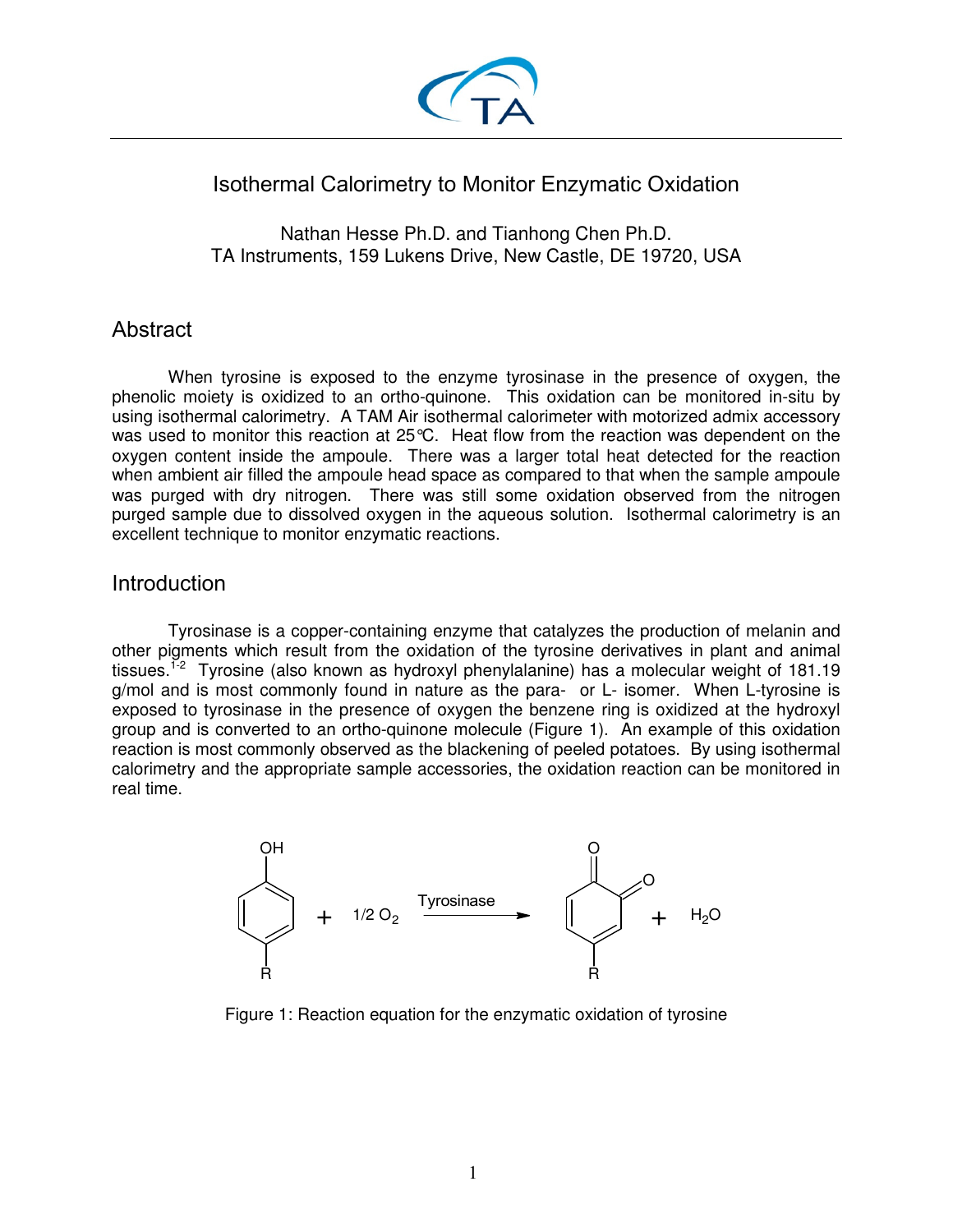# **Experimental**

Lyophilized tyrosinase from mushroom and reagent grade L-Tyrosine (≥98%) powders were purchased from Sigma-Aldrich (St. Louis, MO). Solutions of approximately 60 units/mL and 1 mM were prepared, respectively, with reagent grade deionized water (Ricca Chemical Co., Arlington, TX). The TAM Air thermostat was set to 25 °C. A disposable glass ampoule was filled with 10 mL of L-tyrosine solution and 1.0 mL of the tyrosinase solution was filled into the syringe of the admix accessory. Further instructions on the preparation of the admix accessory can be found in Experimental and Technical Note EN 302. $3$  The entire admix accessory with loaded solutions was then equilibrated in the calorimeter for  $\sim$ 2 hrs. A generic experimental wizard in TAM Air Assistant was initiated and data was collected for a few minutes to establish a heat flow baseline and time zero of each experiment was considered when the tyrosinase solution was injected into the tyrosine. Samples were stirred continuously at a rate of 30-60 RPM.

#### Results and Discussion

The oxidation reaction of tyrosine can be detected by the TAM Air calorimeter. As shown in Figure 2, the oxidation reaction is exothermic and when more oxygen was present there was a larger heat flow signal detected. The solid maroon curve in Figure 2 represents the sample where the head space above the tyrosine solution was ambient air (approx. 21% oxygen) and the blue dashed curve represents a sample that was purged or bubbled with dry nitrogen. A blank experiment of tyrosinase injected into deionized water with ambient air in the head space is shown by the green dash-dot curve in Figure 2. As expected, the amount of oxygen present dictates the magnitude of the reaction and thus the heat flow measured. Slight exothermic drift noticed in the baseline may be attributed to heat of friction of constant stirring. Additional kinetic information may also be deduced from the heat flow signal by modeling the curve or performing the experiment at multiple temperatures (not shown). The picture in Figure 3 compares the solution color change after the reaction with respect to oxygen content. On the left is the clear blank sample, in the middle is the nitrogen purged sample, and on the right is the ambient air sample, which is the darkest in color.

#### **Conclusions**

Isothermal calorimetry is a universal technique used to monitor heat flow. The TAM Air calorimeter was used here to monitor the enzymatic oxidation of tyrosine by tyrosinase. With the appropriate sample preparation and experimental considerations, both enthalpic and kinetic information can be determined from the heat flow results. Increased sensitivity of the TAM III could provide the ability to detect the same reaction at lower solution and oxygen concentrations.